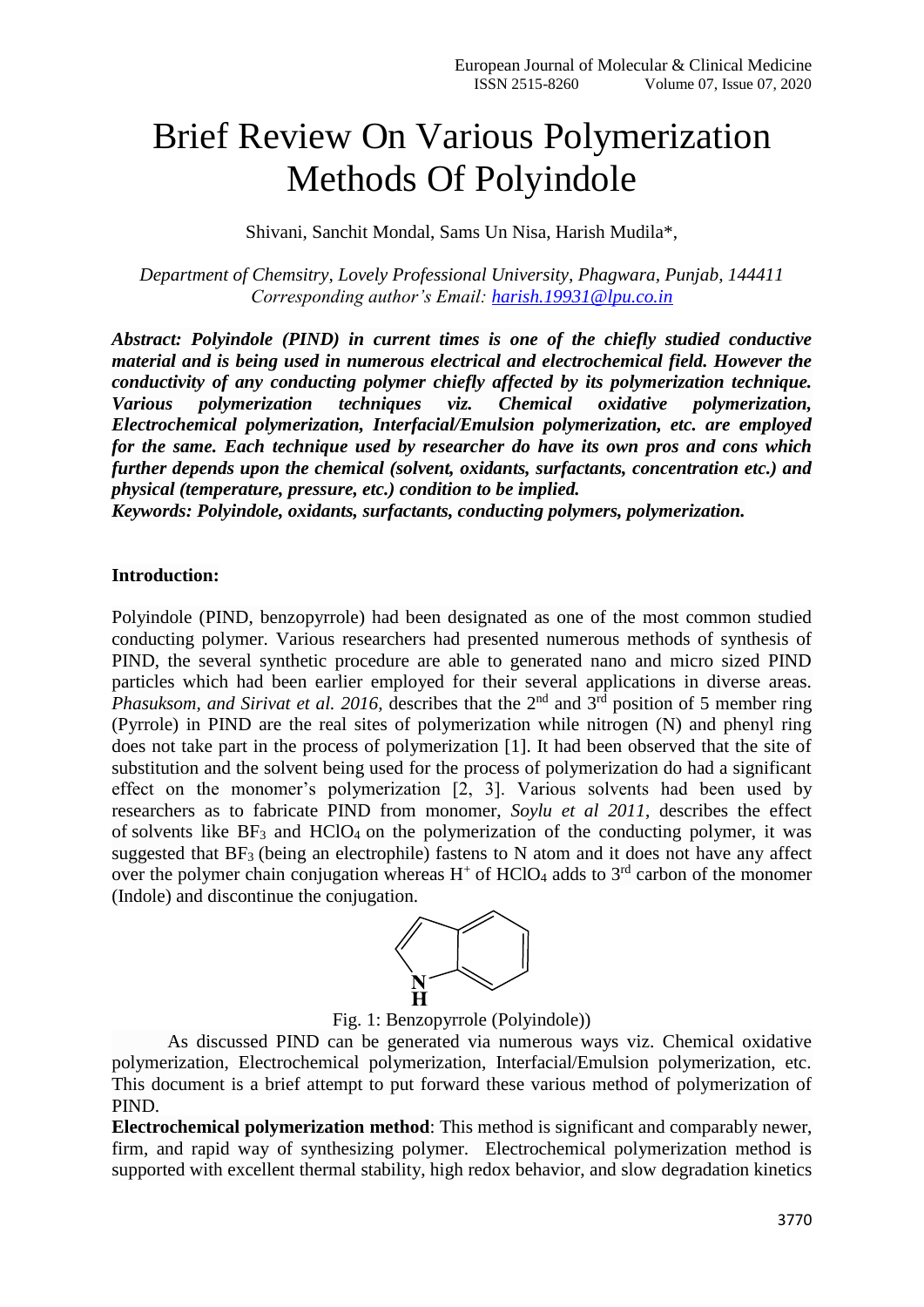of conductive material. For this method three-electrode system are of prime importance where a conjugation between galvanostatic, potentiodynamic or potentiostatic is required. As the method is electrochemical hence involvement of ionic solution (electrolytes) viz. ethanol, HClO<sub>4</sub>, BF<sub>3</sub>, ionic liquids etc. is there. The electrochemically fabricated  $\pi$ -conjugated backbone of polymers in respective electrolytic solutions demonstrate some more improved and rapid cycle with minimum loss of polymeric material.

It had been observed by various researchers that various substitutions present on PIND effect the electrochemical polymerization and onset oxidation potential [2]. For three different aminoindoles (viz, 4-substituted, 5- substituted, and 6- substituted) in 0.5 M H<sub>2</sub>SO<sub>4</sub> the onset oxidation potential was found to be ranged from 0.4 to 0.54 V against standard calomel electrode [3-6]. A cyclic voltammetry (CV) method was employed by *Sarac and Ozkara*, *2004* for effective polymerization of indole over the surface of Platimum in NaClO<sup>4</sup> (0.1 M) [7]. BF3-diethyl etherate-was used as an electrolyte for electrosynthetic polymerization of indole and its derivatives over stainless steel surface [8]. Stable and homogenous PIND thinfilms were made to appear over Platinum and mild steel/Nickel electrodes in containing Acrylonitrile–Lithium chlorate electrolytic medium [9-13].

The method of electrochemical polymerization is blowed by certain disadvantages such as hydrolysis of polymeric chains and over-oxidation that can bring down significant electroactivity and conductance of the synthesized polymer [14].

**Chemical oxidative polymerization**: For fabrication of polymer via chemical oxidative method there is requirement of monomer along with a suitable oxidsing and doping agent. Though various studies suggest the use of various oxidants but  $FeC1<sub>3</sub>$ , H<sub>2</sub>O<sub>2</sub>, APS, CuCl<sub>2</sub> etc are the most commonly used one. Also use of certain solvents viz. ethanol, methanol, ethanol-water, water, phenol etc. are used as to make the effective medium of monomer, oxidant, surfactant (SDS, CTAB, SLS, TW-80 etc.) and dopant (most commonly acidic). The nature oxidants, used solvent, applied temperature, concentration of reagents strongly affects the polymerization [2].

Indole along with citric acid (dopant) was sonicated in methanol and then added with oxidant (CuCl<sub>2</sub>); to produce green-black polymeric product [15]. Similarly FeCl<sub>3</sub> was used as an oxidant for polymerization of Indole on DNA template by  $[16]$ . FeCl<sub>3</sub> (as an oxidant) and Indole were allowed to heat at 15  $\degree$ C in 1:5 concentration with continuous stirring to produce PIND as to be used as cathode for Li-ion [17, 18].

However, this polymerization method is limited with certain drawbacks viz. difficult to fabricate regular polymer, tough to limit the molecular weight (hence degree of polymerization) or dispersity, polymer end group can't be regulated, along with this the purification of final finished product is not easy.

**Interfacial polymerization method**: In this mode of polymerization oxidative polymerization takes place at the interface of organic monomer and aqueous solvent (containing oxidant) biphase [2], due to this monomer get self-assemble at the monomersolvent interface. It is a rapid method of polymerization where polymer of low dispersivty with high molecular mass can be fabricated and can be extracted without any problem due to its minimum viscosity [14]. Varity of oxidants and surfactants are require which can further effect the electrical properties of the as synthesized material [14].

PIND nanofibers were synthesized at the stationary interface of aqueous solvent containing FeCl<sup>3</sup> [17]. Interfacial polymerization was carried by *An et al, 2008*, synthesized PIND (100-200 nm) at the interface of  $(NH<sub>4</sub>)<sub>2</sub>S<sub>2</sub>O<sub>8</sub>$  aqueous solution/indole chloroform solution. Nano PIND ( $60.3 \pm 10.8$  nm) were synthesized by *Phasuksom, and Sirivat 2016*, at room temperature with oxidising agent FeCl<sub>3</sub> and ammonium persulphate in acidic (HCl) condition [1]. PIND with greater surface area and number of pores was generated from its monomer by sonication of aqueous solution of Ethylene glycol dimethacrylate and TW-60.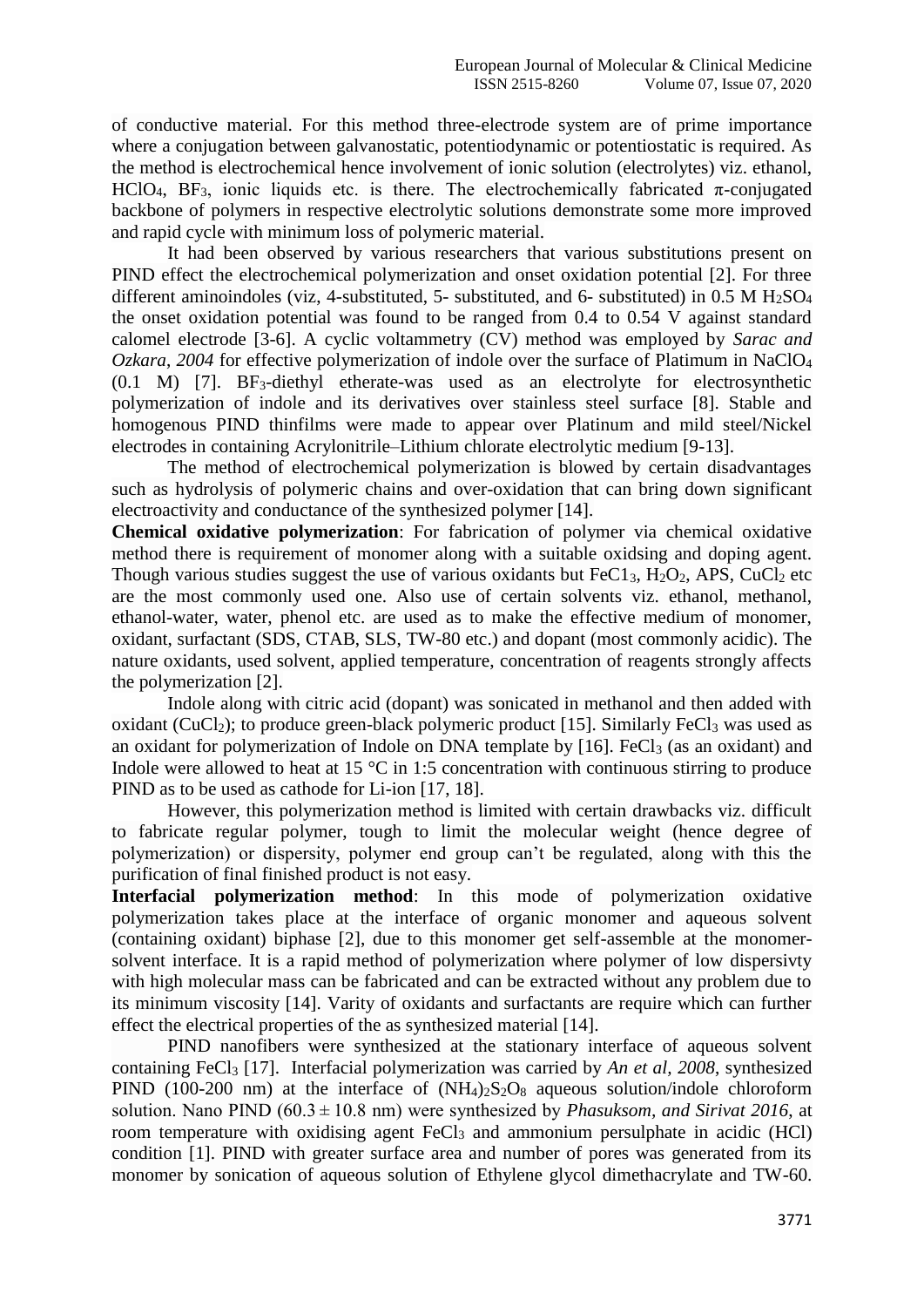The as prepared ppolymer was found to follow both Langmuir and Freundlich isotherm models [19].

Though the method is significant and rapid still it is affected with some of the limitations viz. the presence of emulsifier in finished material, cogulation in obtained polymer which can make it difficult to get the good yield a of polymer and also prove costly.

**Conclusion**: PIND is one of the chiefly studied conductive material to be used in numerous field of electrical and electrochemical field. However the conductivity of any conducting polymer chiefly affected by its polymerization technique. Each technique used by researcher do have its own pros and cons which further depends upon the chemical (solvent, oxidants, surfactants, concentration etc.) and physical (temperature, pressure, etc.) condition to be implied. Before using a particular method of polymerization one should make a thorough study to get a material to be used significantly in various filed of interest.

## **References:**

[1] Phasuksom, K., and Sirivat, A. (2016). Synthesis of nano-sized polyindole via emulsion polymerization and doping. Synth. Met. 219, 142–153

[2] Zhou, W., and Xu, J. (2016). Progress in conjugated polyindoles: synthesis, polymerization mechanisms, properties, and applications. Polym. Rev. 57(2), 248–275

[3] Soylu, O., Uzun, S., and Can, M. (2011) The investigation of acid effect on chemical polymerization of indole. Colloid Polym. Sci. 289(8), 903–909

[4] Berkes, B. B.; Inzelt, G. and Vass, E. (2013). Electrochemical nanogravimetric study of the adsorption of 4-aminoindole and the surface layer formed by electrooxidation in aqueous acid media, Electrochim. Acta, 96, 51–60

[5] Broda, B.; Inzelt, G. (2014). Preparation and characterization of poly(5-aminoindole) by using electrochemical quartz crystal nanobalance technique, Acta Chim. Slov., 61, 357–365.

[6] Berkes, B. B.; Inzelt, G. (2014). Electrochemical nanogravimetric studies on the electropolymerization of indole and on polyindole, Electrochim. Acta, 122, 11–15.

[7] Sarac, A. S., and Ozkara, S. (2004) In-situ spectroelectrochemical investigation of indole polymerization. Int. J. Polym. Mater. Polym. Biomater. 53(7), 587–599 <https://doi.org/10.1080/00914030490461702>

[8] Xu, J., Hou, J., Zhou, W., Nie, G., Pu, S., Zhang, S. (2006). 1H NMR spectral studies on the polymerization mechanism of indole and its derivatives. Spectrochim. Acta Part A. 63, 723–728

[9] Cai, Z., and Yang, G. (2010). Synthesis of polyindole and its evaluation for Li-ion battery applications. Synth. Met. 160 (17–18), 1902–1905

[10] Mudila, H., Prasher, P., Kumar, M. Kumar, A. Kumar, M. G. H. Zaidi and A. Verma. (2019). Critical analysis of polyindole and its composites in supercapacitor application. Mater Renew Sustain Energy 8, 9

[11] Mukherjee, R., Lawes, G., & Nadgorny, B. (2014). Enhancement of high dielectric permittivity in CaCu3Ti4O12/RuO2 composites in the vicinity of the percolation threshold. Applied Physics Letters, *105*(7), 072901.

[12] Mukherjee, R., Huang, Z. F., & Nadgorny, B. (2014). Multiple percolation tunneling staircase in metal-semiconductor nanoparticle composites. Applied Physics Letters, *105*(17), 173104.

[13] Laha, S. S., Mukherjee, R., & Lawes, G. (2014). Interactions and magnetic relaxation in boron doped Mn3O4 nanoparticles. *Materials Research Express*, *1*(2), 025032.

[14] Chhattise, P., Handore, K., Horne, A., Mohite, K., Chaskar, A., Dallavalle, S., Chabukswar, V. (2016). Synthesis and characterization of polyindole and its catalytic performance study as a heterogeneous catalyst. J. Chem. Sci. 128(3), 467–475